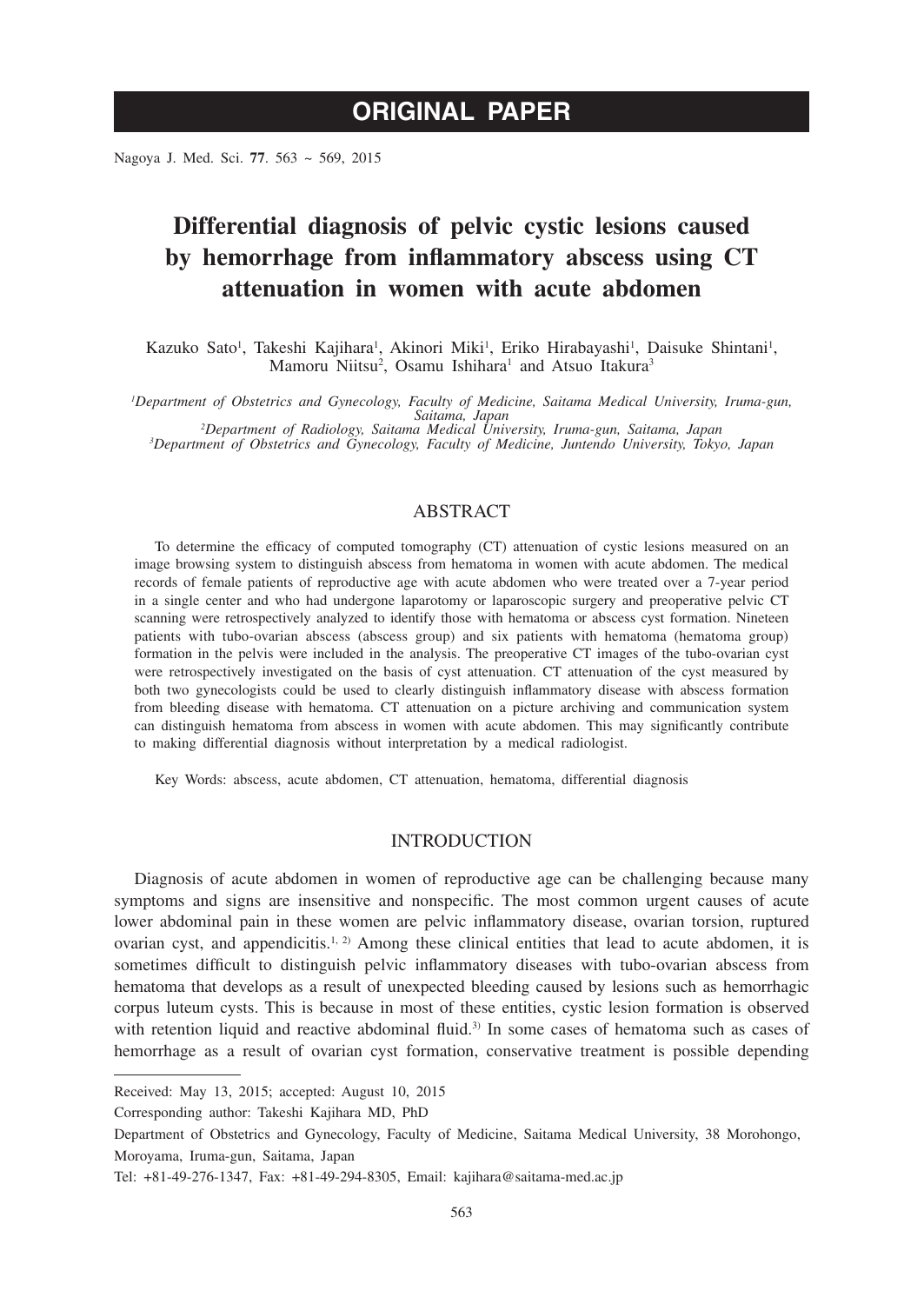on the amount of bleeding. On the other hand, the emergency surgical intervention of drainage and administration of antibiotics are necessary in cases with abscess formation, as early and accurate diagnosis of acute abdomen with an ovarian cyst is important for the proper management of acute disease and the prevention of sequelae.4) Therefore, it can be helpful for surgeons to know preoperatively whether an ovarian cyst is formed from hematoma or abscess. However, it is sometimes difficult to make an accurate diagnosis using imaging such as ultrasonography or computed tomography (CT). CT is frequently performed as the initial imaging modality in the evaluation of acute lower abdominal pain of unknown etiology. The American College of Radiology has recommended different imaging studies for assessing acute abdomen based on pain location. Ultrasonography is recommended for the assessment of right upper quadrant pain, whereas CT is recommended for right and left lower quadrant pain.<sup>5-7)</sup>

Prompt differential diagnosis is frequently needed in such patients in an emergency room without interpretation by a medical radiologist. Objective diagnostic methods using an image browsing system at the patient's bedside will provide significant information concerning the management of women with acute abdomen. Instead of film CT images on the screen of the image viewing system, information is now available to physicians on an electronic medical record system.<sup>8, 9)</sup> In addition, it is possible to evaluate CT attenuation of an individual point on the image browsing system, and further substantial information can be obtained at the bedside. Although descriptive CT attenuation of abscess and hematoma has been documented in text or review articles,10-14) there are no studies on the diagnostic performance of CT for distinguishing pelvic cystic lesions caused by hemorrhage from inflammatory abscess in an actual clinical setting. Hence, to determine the efficacy of CT attenuation for distinguishing abscess from hematoma, we attempted to compare CT attenuation of the collected fluid in women with acute abdomen on an image browsing system. Such a study would ensure that detailed information of CT attenuation is available to physicians in any emergency.

# MATERIALS AND METHOS

#### *Study population*

This is a retrospective single-institution study that was reviewed and approved by the Institutional Review Board of the Saitama Medical University, and the need for informed consent was waived. From January 2007 to December 2013, the medical records of menstruate women in reproductive age with acute lower abdomen pain who had undergone laparotomy or laparoscopic surgery and contemporaneous preoperative pelvic CT in our hospital were reviewed to identify those with hematoma or abscess cyst formation in the pelvis. Final diagnosis of these cases had been confirmed via intraoperative findings and pathological diagnosis. Patient age, body mass index (BMI), preoperative white blood cell count (WBC), C-reactive protein (CRP) level, hemoglobin level, and CT attenuation of preoperative plain CT were examined.

## *CT techniques and image analysis*

CT examinations were performed using either Siemens SOMATOM Definition Flash or Siemens SOMATOM Emotion16 (Siemens Medical Solutions, Erlangen, Germany) without contrast agent. The imaging routine for Siemens SOMATOM Definition Flash was as follows: 120 kilovolt (kV); 185 milliampere-second (mAs); detector configuration,  $128 \times 0.6$ -mm; pitch, 0.6; rotation time, 0.5 seconds. Siemens SOMATOM Emotion16 was adjusted as follows: 130 kilovolt (kV); 150 milliampere-second (mAs); detector configuration,  $16 \times 1.5$ -mm; pitch, 1.0; rotation time, 0.6 seconds. All CT images were retrospectively reviewed independently by two gynecologists.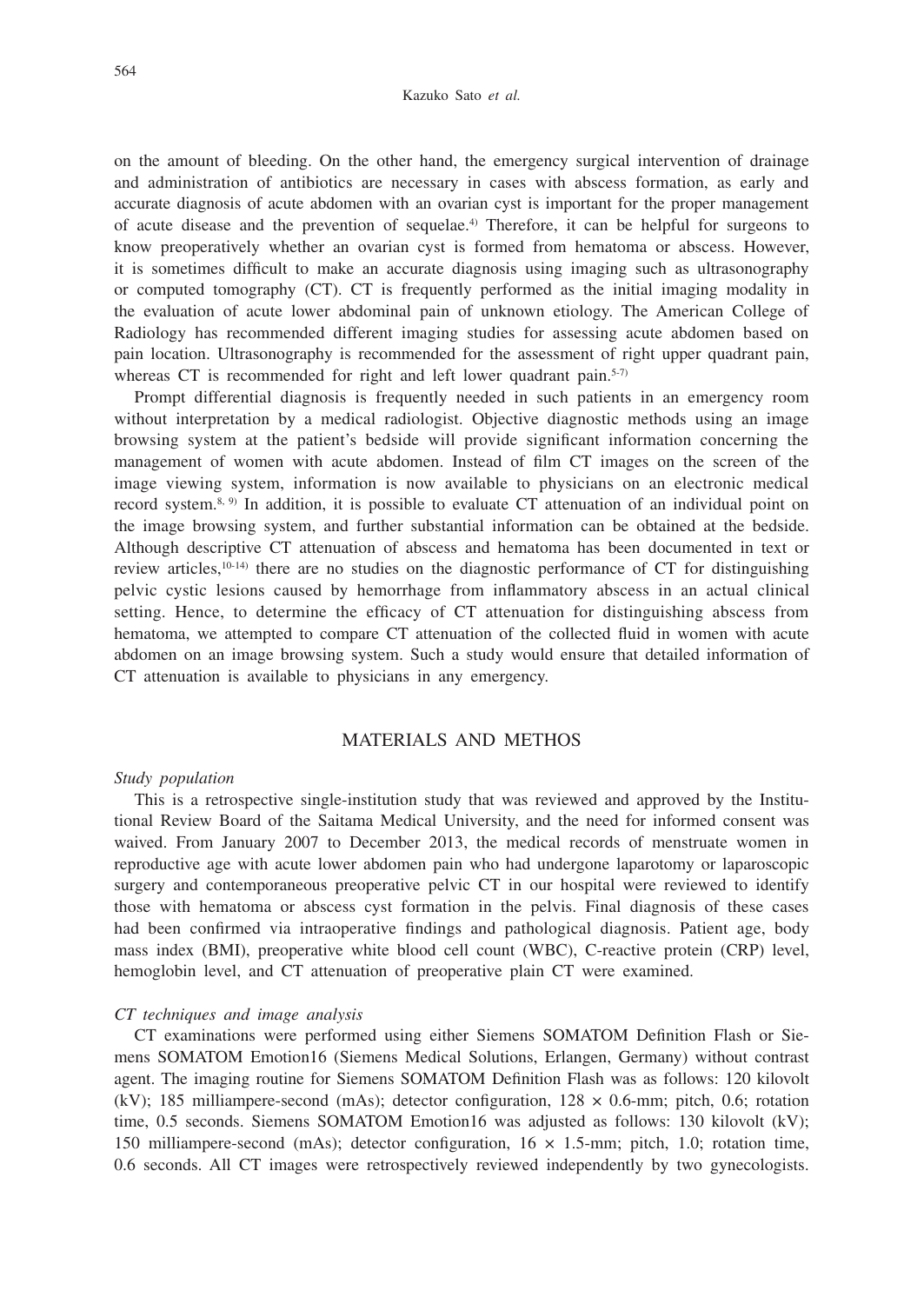These gynecologists were aware that the purpose of the study was to evaluate imaging findings of ovarian hematoma or abscess in patients with lower abdominal pain. However, they were blinded to all clinical data. One gynecologist (K.S.) was a board-certified gynecologist with 9 years of experience. The other was a third-year gynecology resident (E.H.). All CT images were reviewed on a picture archiving and communication system (PACS; Enterprise-PACS, FUJIFILM Medical Co., Ltd. Tokyo Japan). The CT attenuation values were collected from three round regions of interest (ROI) in the center of cystic lesions, excluding the septum and cyst walls, and the average CT attenuation value were calculated.15)

#### *Statistical analysis*

Data are expressed as mean  $\pm$  standard deviation (SD). Parametric variables were analyzed using the Wilcoxon rank sum test. Statistical analyses were performed using SPSS 15.0 (SPSS, Chicago, IL, USA).  $P < 0.05$  was considered significant.

## RESULTS

We operated 393 cases during the investigative period for suspecting gynecologic causes of acute abdomen. Among them, we were able to identify nineteen patients as ovarian abscess (abscess group) and six patients as hematoma (hematoma group) in the pelvis whose abdominopelvic CT results were also available for review. Patients' age, BMI, preoperative WBC, and hemoglobin levels are shown in Table 1. There were no differences between the two groups in mean preoperative WBC or hemoglobin levels. The mean age of the abscess group was significantly higher than that of the hematoma group. Although the mean preoperative CRP level was significantly higher in the abscess group than in the hematoma group, there were three cases without CRP level elevation in the abscess group (Figure 1). The interval between the CT imaging and the surgery for abscess group and hematoma group ranged from 1 to 7 days (mean, 3 days) and from 1 to 2 days (mean, 1 day), respectively.

On the other hand, CT attenuation that was measured by both the gynecologists could be used to clearly distinguish inflammatory disease with abscess formation (Figure 2A) from hemorrhagic disease with hematoma (Figure 2B). All cases of CT attenuation in the abscess group were below 40 HU (Hounsfield Number), and those in hematoma were higher than 60 HU (Figure 3A, B).

| III pauvins                         |                  |                  |           |
|-------------------------------------|------------------|------------------|-----------|
|                                     | Abscess          | Hematoma         | $P$ value |
|                                     | $(n = 19)$       | $(n = 6)$        |           |
| Age [years; mean $\pm$ SD (range)]  | $36.8 \pm 7.4$   | $24.3 \pm 6.5$   | 0.001     |
|                                     | $(20-47)$        | $(13-30)$        |           |
| WBC $[1]$ ; mean $\pm$ SD (range)]  | $12894 \pm 4430$ | $12596 \pm 2864$ | N.S.      |
|                                     | $(4550 - 22630)$ | $(9560 - 17480)$ |           |
| Hb $[mg/dl;$ mean $\pm$ SD (range)] | $11.4 + 2.4$     | $10.6 + 1.1$     | N.S.      |
|                                     | $(7.2 - 14.5)$   | $(9.5 - 12.5)$   |           |
| BMI [mean $\pm$ SD (range)]         | $22.2 \pm 6.1$   | $19.9 \pm 2.3$   | N.S.      |
|                                     | $(15.7 - 41.1)$  | $(17.4 - 23.7)$  |           |

**Table 1** Comparison of background and hematological examination for ovarian abscess and ovarian hematoma in patients

N.S., not significant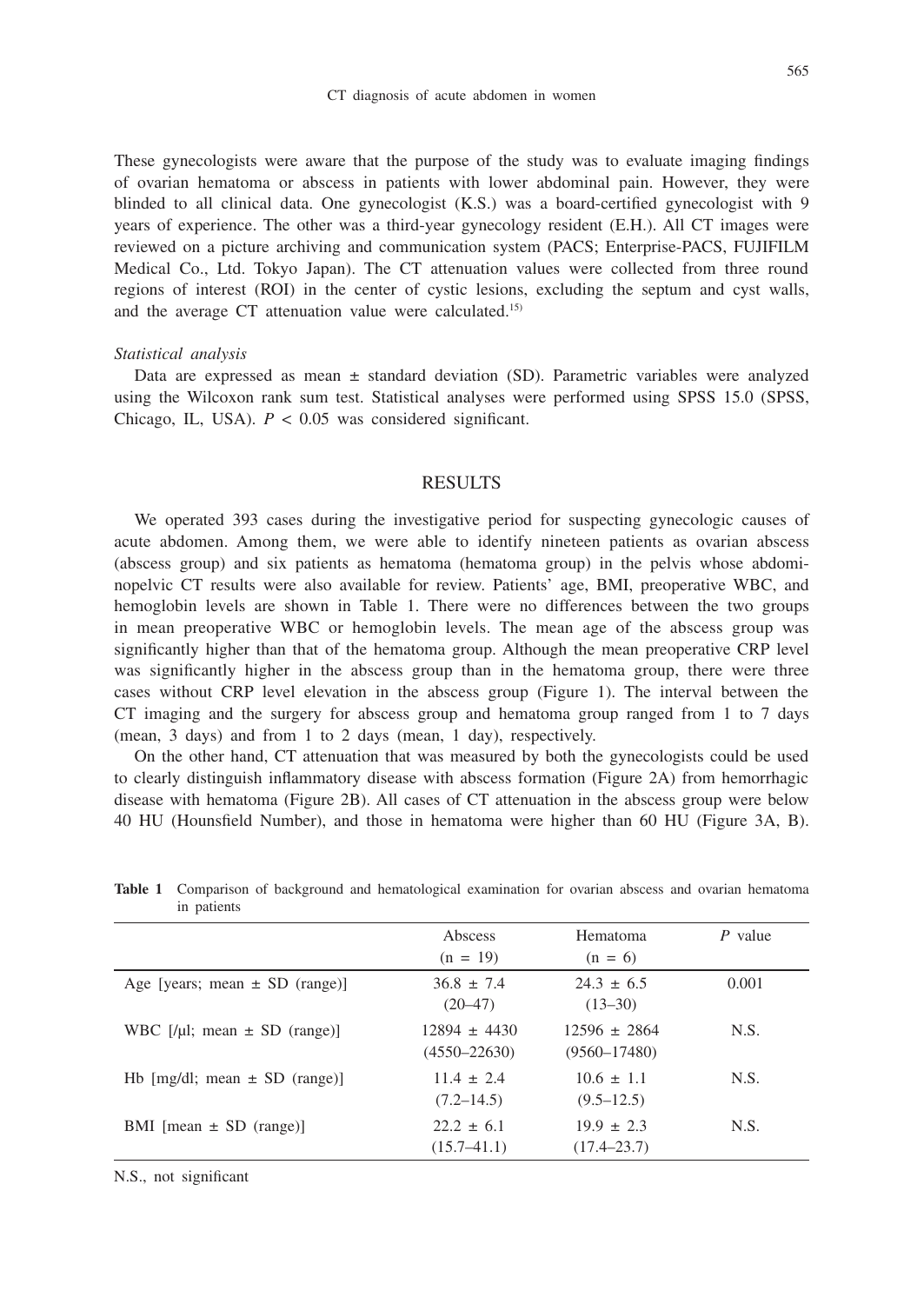

**Fig. 1** The preoperative CRP (mg/ml) level of the abscess group ( $n = 19$ ) and the hematoma group ( $n = 6$ )



**Fig. 2** (A) A 38-year-old woman with ovarian abscess. Axial unenhanced CT scan shows a 7-cm unilocular cystic mass (arrows) in the left adnexa. (B) A 20-year-old woman with ovarian hematoma. Axial unenhanced CT scan shows a highly attenuated cystic mass (arrows).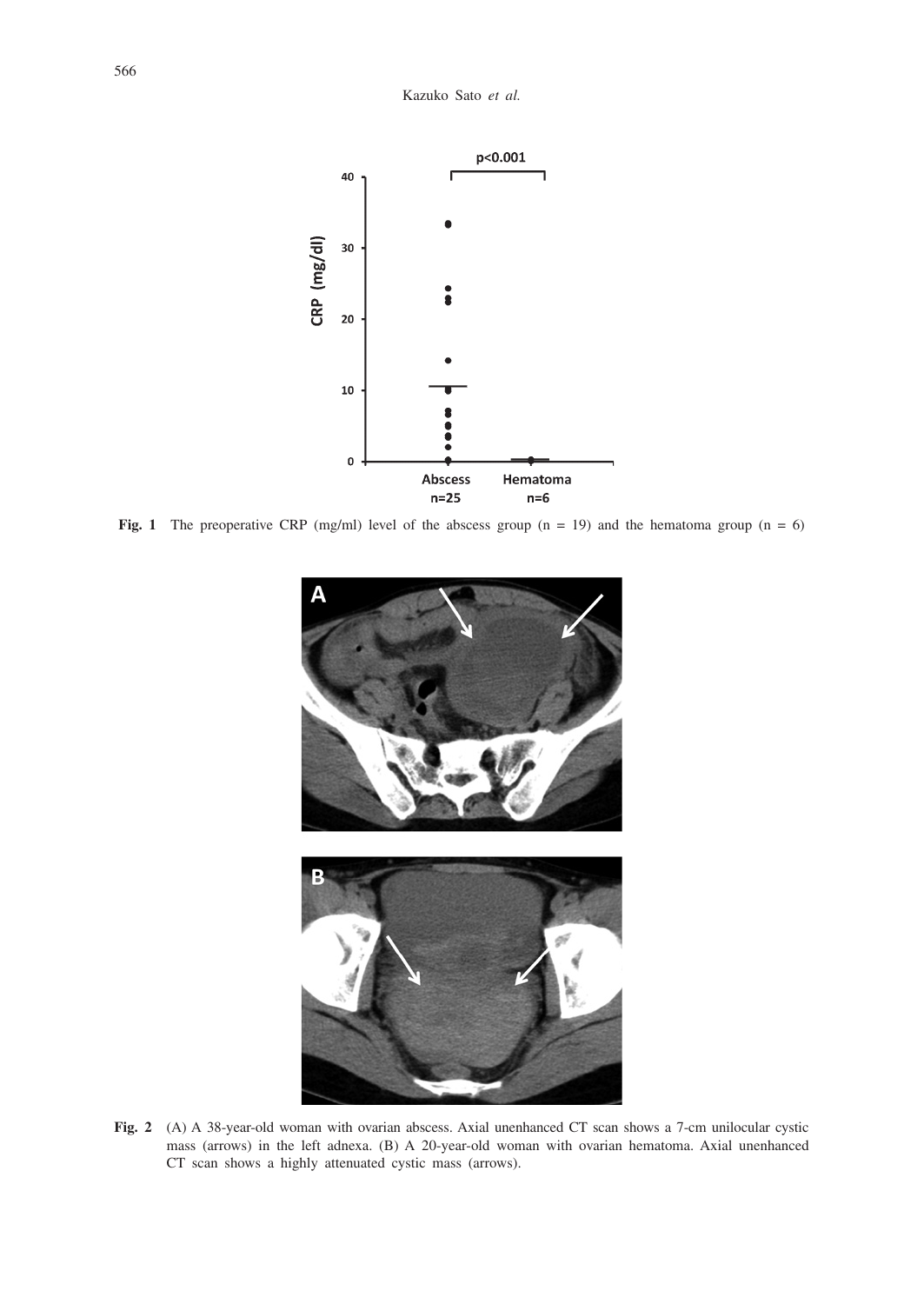

**Fig. 3** CT attenuation of the abscess group  $(n = 19)$  and the hematoma group  $(n = 6)$  as measured by  $(A)$  a board-certified gynecologist and (B) a gynecology resident.

## DISCUSSION

The present study demonstrated that CT attenuation of cystic lesions could be used to clearly differentiate hematoma from abscess without interpretation by a medical radiologist. Although the mean preoperative CRP level of the abscess group was significantly higher than that of the hematoma group, there were some cases in which the CRP level of the abscess group overlapped with that of the hematoma group. Therefore, it is not possible to entirely differentiate hematoma from abscess using the preoperative CRP level. Descriptive CT attenuation of abscess and hematoma has previously been documented in text or review articles.<sup>10-14)</sup> However, there are no studies on the diagnostic performance of CT for distinguishing cystic lesions in the pelvis caused by bleeding from inflammatory abscess. To the best of our knowledge, this is the first report to demonstrate that CT attenuation using PACS on the electronic medical record system in an emergency room may significantly contribute to making differential diagnosis of intrapelvic abscess or hematoma in women with acute lower abdominal pain.

The CT attenuation value of intraperitoneal effusions has been reported to be 0–30 HU for ascites, over 30 HU for blood, and 50–60 HU or above for coagula. CT attenuation of hematoma varies in level as well as with lapse of the time phase.<sup>16</sup> It has been reported that there is usually a mixed solid cystic mass with a high-attenuation component  $(45-100 \text{ HU})^{12,14}$ in ovarian hematoma. In the present study, CT attenuation of all hematoma cases was higher than 60 HU. This result is consistent with these previous observations.12, 14) On the other hand, CT attenuation of abscesses has been demonstrated as being near to water attenuation.<sup>17, 18)</sup> In our study, CT attenuation of all abscess cases was lower than 36 HU. Our series consisted of patients with a relatively short space of time after onset. Therefore, 50 HU set as the boundary line between inflammatory abscess and hematoma may be reasonable to distinguish the early phase of abscess and hematoma.

Magnetic resonance imaging (MRI) is well suited and has obvious advantages over CT.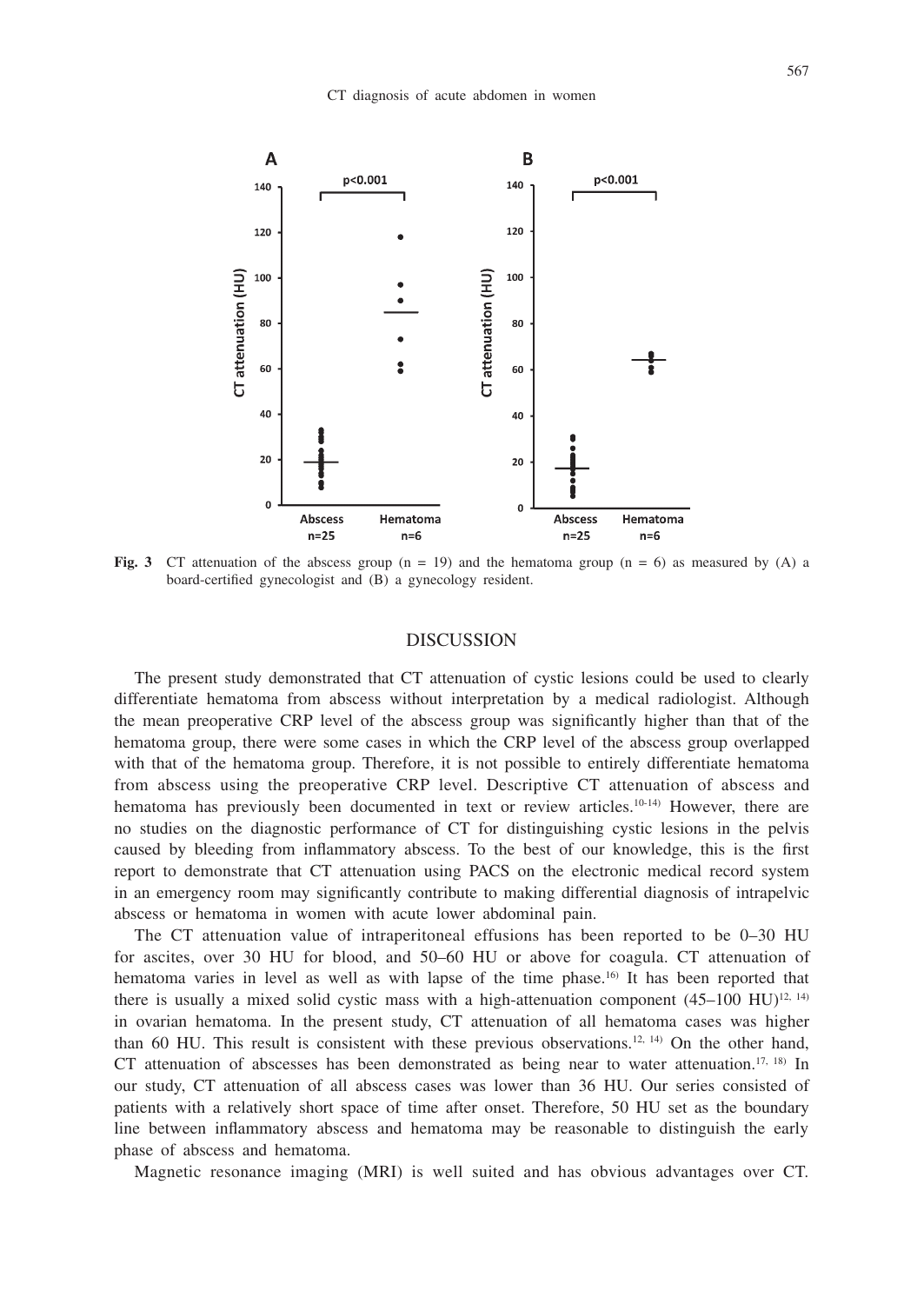MRI is recognized as a more sensitive tool for discriminating abscess from hematoma, and can eliminate unnecessarily exposure to radiation. However, MRI is not always operable for 24-hour in the majority of clinical settings contrary to CT. As the use of electronic medical records is widespread, PACS is also available to many physicians in Japan. CT images can now be viewed online on the computer screen rather than using the physical film. Therefore, it is generally possible to perform emergency CT as a result of 24-hour accessibility, but prompt interpretation by a radiologist is not always possible. Generally, in Japan, physicians in an emergency room and gynecologists interpret CT images by themselves and diagnose emergency patients with acute abdomen. To establish an objective evaluation of CT images to assist in making differentiated diagnosis may significantly contribute to gynecologic emergencies under such medical circumstances. Therefore, our results provide an index of CT images to distinguish hematoma from abscess; such images may be of great benefit to gynecologic emergencies.

In present study, the mean age of the abscess group was significantly higher than that of the hematoma group. A likely cause of this difference is that abscess group included some relatively elderly women with long time usage of intrauterine device or postoperational infection after endometrial sampling.

Our study had a number of limitations. First, it was retrospective study with a relatively small number of cases. Second, we retrospectively included cases in this study according to pathological findings and excluded some cases that had undergone conservative treatment, especially hematoma cases, from this study. As we could not eliminate inclusion bias completely in this retrospective study, a treatment protocol along with these results will prospectively clarify the efficacy of the classification of CT attenuation. Third, the interval between the CT and surgery of abscess group ranged widely (from 1 to 7 days). However, CT attenuation can clearly distinguish hematoma from abscess in women at any time point in present study.

In conclusion, using PACS on the electronic medical record system, physicians in an emergency room and gynecologists can distinguish hematoma from abscess in women with acute abdomen, which may significantly contribute to making differential diagnosis.

## ACKNOWLEDGMENT

The authors appreciate the statistical analysis and helpful discussion provided by Eri Maeda, M.D., from department of Public Health, Graduate School of Medicine, the University of Tokyo, and department of Environmental Health Sciences, Akita University Graduate School of Medicine.

## DISCLOSURE

No financial support was received by any of the authors for this study and none of the authors have any relationships with companies that may have a financial interest in the information contained in the manuscript.

## **REFERENCES**

- 1) Kruszka PS, Kruszka SJ. Evaluation of acute pelvic pain in women. *Am Fam Physician*, 2010; 82: 141–147.
- 2) Jearwattanakanok K, Yamada S, Suntornlimsiri W, Smuthtai W, Patumanond J. Validation of the diagnostic score for acute lower abdominal pain in women of reproductive age. *Emerg Med Int*, 2014; 2014: 320926. doi: 10.1155/2014/320926. Epub 2014 May 25.